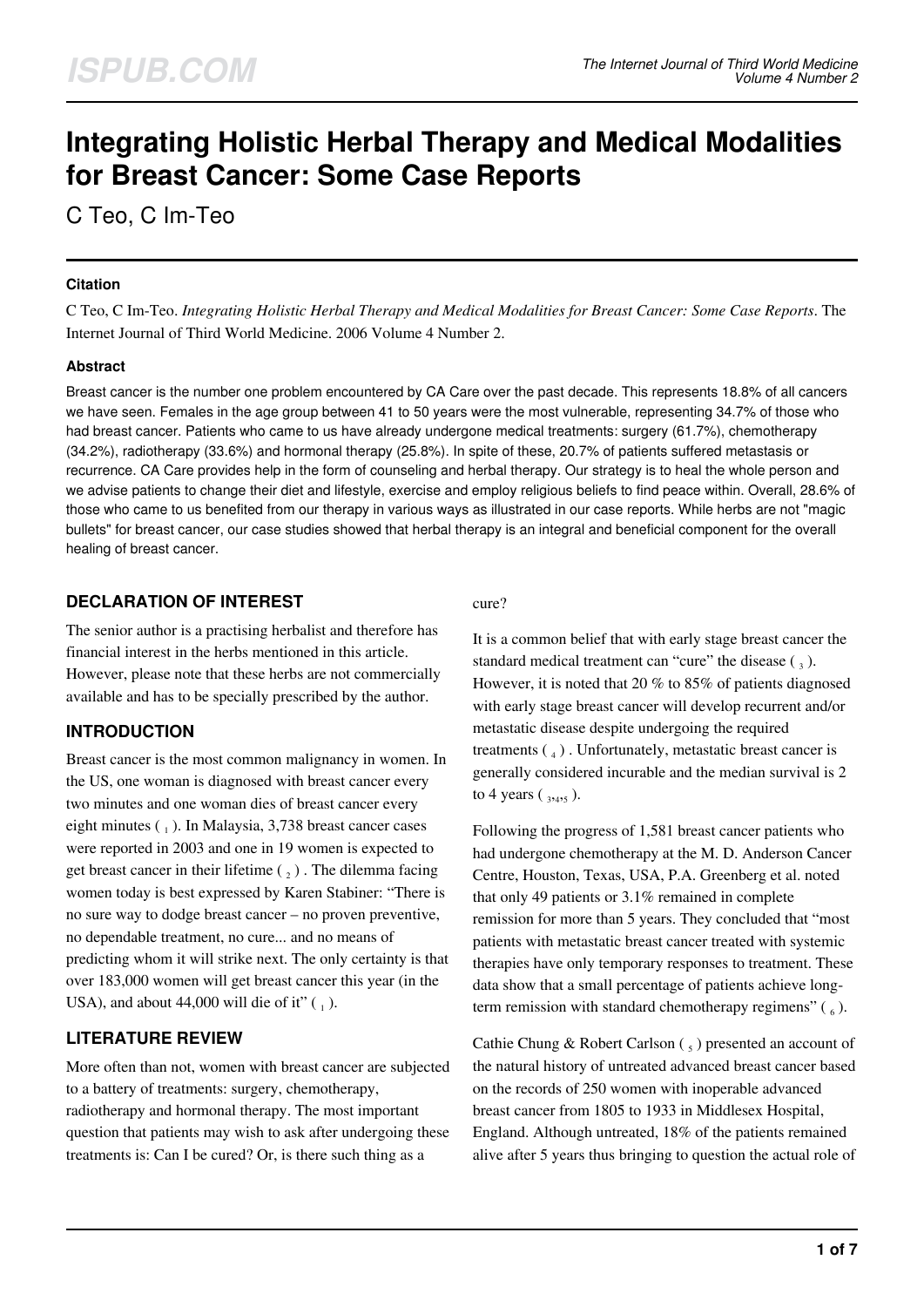medical treatment.

### **HOW EFFECTIVE IS CHEMOTHERAPY?**

Graeme Morgan, Robyn Ward & Michael Baton  $(\frac{1}{7})$ reported that in Australia, of the 10,661 people who had breast cancer, only 164 people survived 5 years due to chemotherapy. This works out to 1.5% survival rate contributed by chemotherapy. This observation led Eva Segelove to report that "chemotherapy has been oversold. Chemotherapy has improved survival by less than 3% in adults with cancer"  $(\Box_s)$ . In Holland, a study by M. Veroort et al.  $\left(\begin{smallmatrix} 0 \\ 9 \end{smallmatrix}\right)$  showed that "breast cancer mortality reduction caused by present-day practice of adjuvant tamoxifen and chemotherapy is 7% ". Guy Faguet, after 28 years of research, came to a startling conclusion that chemotherapy for cancer is based on "flawed premises with an unattainable goal. Cytotoxic chemotherapy in its present form will neither eradicate cancer not alleviate suffering"  $\binom{10}{10}$ .

#### **CASE PRESENTATION**

Breast cancer is the most common cancer encountered by CA Care over the past decade. This represents 18.8% of all cancers we have seen. Females in the age group between 41 to 50 years seem to be at the highest risk, representing 34.7% of those who had breast cancer.

Patients with breast cancer who came to us have already undergone medical treatments: surgery (61.7%), chemotherapy (34.2%) and radiotherapy (33.6%). After these treatments, one out of four patients (25.8%) was asked to take tamoxifen (hormonal therapy) by their doctor  $\binom{1}{1}$ . Unfortunately, medical treatments do not "cure" breast cancers. One in five (20.7%) patients that we saw suffered metastasis or recurrence after some years of remission. They came to us, perhaps as the last resort or as complementary treatment.

CA Care provides help in the form of counseling and herbal therapy  $\binom{1}{12}$ . Our approach is holistic and our strategy is to heal the whole person. We advise patients to change their diet and lifestyle, exercise and seek the Spiritual help to find peace within. Overall, at least one in four patients (28.6%) who came to us benefited in various ways from our therapy.

Over the years, we have formulated more than 60 herbal teas using some 350 different herbs, to manage various aspects of cancer  $\binom{13}{13}$ . While these teas are not "magic bullets" for breast cancer, our case studies showed that herbal therapy may form an integral and beneficial component for the overall healing of breast cancer. The efficacy of herbs can

best be illustrated by the following case studies.

## **CASE REPORT 1: A PATIENT WHO CAME TOO LATE**

Mei (not real name) was a 34-year old female nurse. She was diagnosed with infiltrating ductal carcinoma of the right breast, Grade 3. She underwent a right mastectomy and axillary clearance on 18 August 2003. This was followed by six cycles of chemotherapy using FAC (5-FU, andriamycin and cyclophosphamide). From 1 March to 19 March 2004, she underwent radiotherapy on the right chest wall. From May 2004, she was started on tamoxifen.

Barely eight months after the completion of her treatment, in November 2004, Mei had a 3 x 3 cm soft tissue mass associated with bony destruction in the sternum. In addition, there were multiple nodules scattered in both her lungs. Mei underwent chemotherapy again, using Taxol. After five cycles, the use of Taxol was terminated because of disease progression. The lymph nodes in her right collarbone seemed to have been infected. Mei was given another cycle of chemotherapy using Navelbine. After the first treatment, chemotherapy was abandoned due to severe side effects.

In April 2005, Mei was given an oral chemo-drug Arimidex (anastrozole). From 25 May to 31 May 2005, she was on radiotherapy again, as the sternal mass was increasing in size. In spite of this treatment, the swelling of the right collarbone grew bigger. The use of Arimidex was discontinued and replaced with Xeloda.

Mei decided to stop further chemotherapy. On 23 June 2005, she developed right pleural effusion. The doctor tapped out 5.5 liters of fluid from her lung and she felt better. On 23 July 2005, I received a fax asking for help. Unfortunately, Mei died a month later. Our herbs failed to help her.

#### **CASE REPORT 2: A PATIENT WHO CAME ALMOST TOO LATE**

Eng (not real name), a 44-year-old-female, is a radiographer in a hospital in Hong Kong. She was diagnosed with right breast cancer in August 1993, and had a mastectomy. However, the cancer was found to have metastatised to her bones. She underwent chemotherapy and radiotherapy. In addition, she was put on tamoxifen and Orimetene. Everything went well for her after the treatment.

Eight years later, August 2001, the doctor found that the cancer had spread to her liver. She underwent chemotherapy again with six cycles of FAC followed by eight cycles of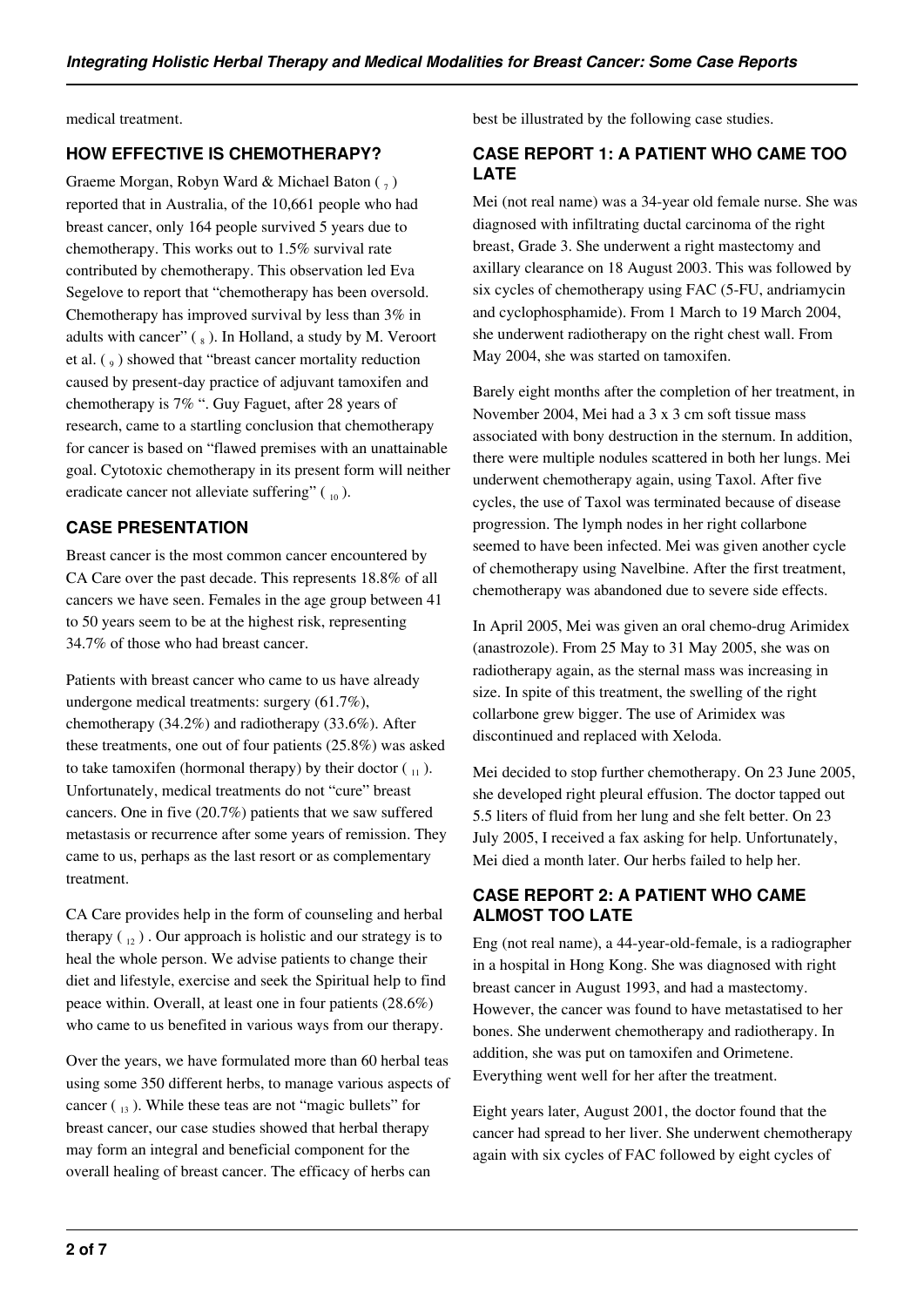Taxotere. This time, however, Eng suffered severe side effects. Her lower limbs swelled and she suffered from pleural effusion. She was put on an oral chemo-drug, Xeloda. She wrote us: "My limbs feel numb. I feel tired easily and my heart sometimes beat irregularly... I feel short of breath at times".

She was started on the herbs in August 2002 and benefited from them. Her fax in late August 2002 reads: "I have been taking your herbs for 3 weeks. My lower limbs and right upper arm are still swollen. The numbness in my extremities still exists... but my breathlessness has improved". Fax in September 2002 reads: "The doctor gave me Xeloda again... I dare not refuse because he will close my file and I have no one to turn to when problems arise. Dr. Teo is too far away for me to consult if emergency arises. My lower limbs are back to normal – only swelling slightly in the evening but will be alright after a night's rest ".

Indeed her condition had improved. She had more energy, the swelling lessened and the "wind" in her stomach had disappeared. She did not suffer any more coughs or pains. Her fax on 30 May 2003 reads: "I only take your herbs … I am doing alright at the moment – just feeling pins and needles in my fingers and feet. I told my doctor here that I am taking your herbs".

Fax 20 May 2004 (i.e., 2 years on the herbs): "I am feeling alright at the present moment. Thank you very much for treating me. I am now fully dependent on your herbs". On 30 November 2005, she wrote: "I had an ultrasound done on 28 Nov. 05. The result is similar to that done in May 05. I am doing very well. Thank you for helping me all these years. I really appreciate your kindness and helpfulness". On 26 March 06 her e-mail reads: "I had my blood test done on 15 March 06. Most of the results are within normal range".

## **CASE REPORT 3: THE TALE OF TWO SISTERS**

Chau is a 43-year old female. She came to see us on 14 May 2004. She had a lump in her right breast. A biopsy indicated cancer and subsequently she underwent a mastectomy.

Chau's 47-year-old sister also had had breast cancer. She had undergone surgery and chemotherapy and within a year she died. Chau was similarly asked by her doctor to undergo chemotherapy – to take the same path that her late sister did. Chau was indeed in a dilemma when she came to see us. She was not sure what would be the "correct" thing to do. Her brother urged her not to go for chemotherapy or radiotherapy.

I (CKHT) remember a conversation we had where I said: "Don't worry. I do not think that you are going to die within a year like your sister. Of course, I cannot guarantee you that because I am not God. But my experience with breast cancer showed me that even if you do nothing, you will not die of breast cancer within a year".

Chau was started on the herbs and was told in no uncertain terms that she must keep to a good diet. I also asked her to go for a blood test, as a baseline for monitoring her progress (Table 1).

#### **Figure 1**

Table 1: Chau's blood test results.

|                       | 21 June 04 | 19 Feb. 05 | 23 Sep.05 | 4 Sept. 06 |
|-----------------------|------------|------------|-----------|------------|
| ESR                   |            | 13         |           |            |
| Platelet              | 228        | 191        | 199       | 238        |
| Liver function values | normal     | normal     | normal    | normal     |
| CEA                   | 1.2        | 0.5        | 0.6       | 0.5        |
| CA 15.3               |            | 2.6        | 4.9       | 54         |

On 3 April 2005, Chau came to see us in Penang. It was almost a year after her initial visit. She was doing well but was very unsettled and concerned. Her doctor was still insisting that she go for chemotherapy. I told her: It has to be your choice! As of this writing (November 2006), Chau has been well for two years since she first came to see us. Chau had lived twice the length of time her late sister had, is still very much alive today.

## **CASE REPORT 4: DERAILMENT OF LIVER FUNCTION VALUES**

Andi (not real name), a 49 year-old female underwent a left lumpectomy in Jakarta, Indonesia in September 2004. She then underwent eight cycles of chemotherapy. She was asked to go for radiotherapy besides taking tamoxifen. She declined both and came to us on 15 March 2005. She presented with bloatedness of her stomach and numbness of both feet. One month on the herbs, all these symptoms disappeared.

In June 2005, a blood test indicated elevated liver function values. She was put on liver herbs. Within two months, her liver function values were restored to normalcy. She discontinued with the liver herbs. In April 2006, a blood test indicated that her liver function values were again elevated (Table 2). She was again put on liver herbs.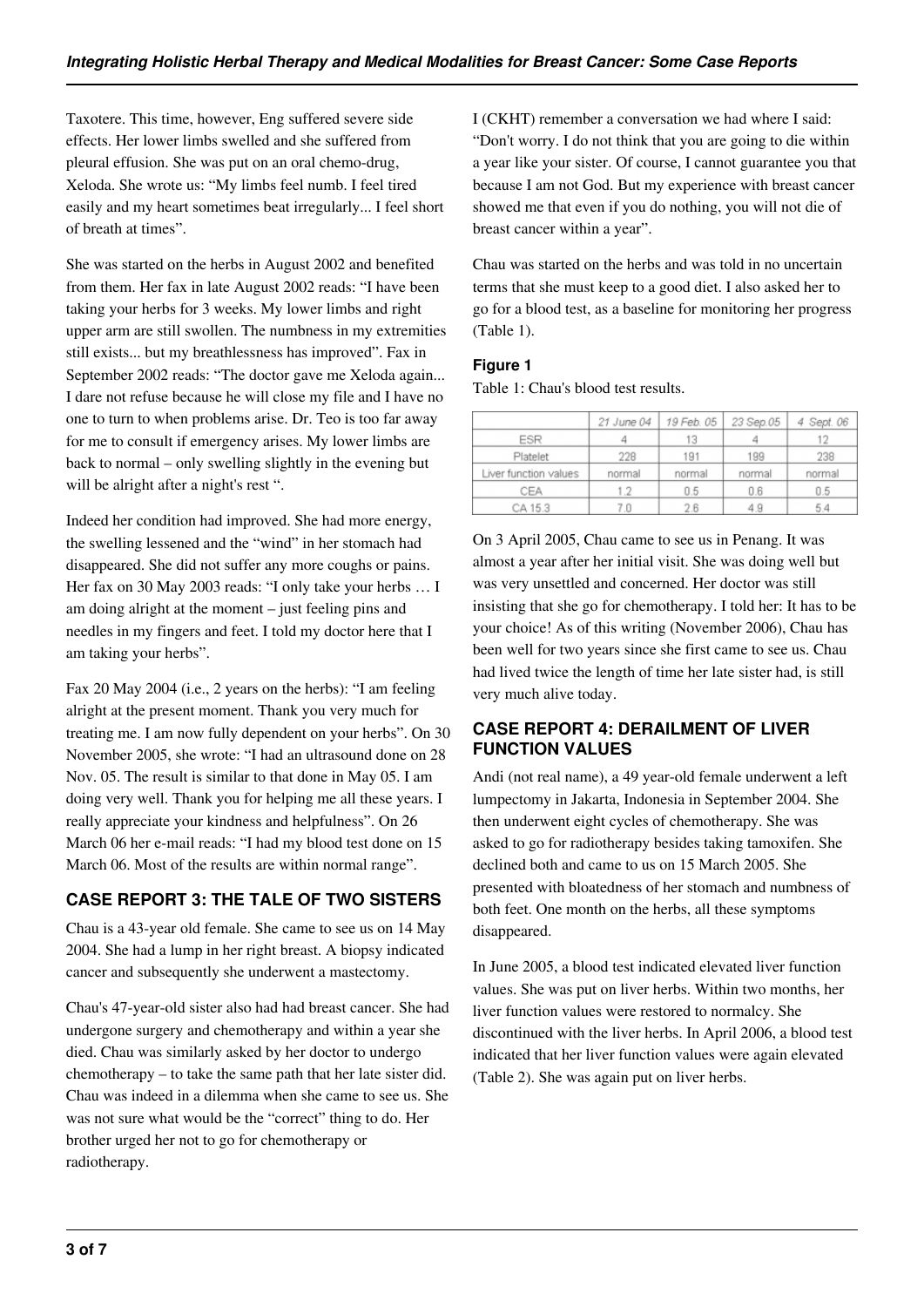#### **Figure 2**

Table 2: Andi's liver function values.

| Parameter            | 24 June 05 | 25 Aug. 05 | 19 Oct. 05 | 4 April 06<br>10 |  |
|----------------------|------------|------------|------------|------------------|--|
| ESR                  | 14         | 14         | 5          |                  |  |
| Alkaline phosphatase | 104        | 104        | 87         | 66               |  |
| SGPT/ALT             | 185 High   | 52         | 52         | 57 High          |  |
| SGOT/AST             | 114 High   | 29         | 40         | 52 High          |  |
| GGT                  | 26         | 25         | 15         | 15               |  |
| Alpha-fetoprotein    | 0.5        | 4.7        | n/a        | n/a              |  |
| CEA                  | 2.6        | 1.7        | n/a        | 0.5              |  |
| CA 15.3              | 15.7       | 13.2       | n/a        | 13.5             |  |

Patients who have undergone chemotherapy may sometimes end up with derailed liver function values. They can normalise this problem by taking liver herbs. However, it has been suggested that this problem is only a temporary set back after chemotherapy. Even without herbs, the liver will be able to normalise by itself. In Andi's case, her liver values rose again after she discontinued with the liver herbs.

#### **CASE REPORT 5: OVARIAN CYSTS DISAPPEARED AFTER HERBS**

Bee is a 37-year-old female. She was diagnosed with right breast cancer in May 2001 and had a mastectomy. After that she underwent six cycles of chemotherapy. She took tamoxifen. An ultrasound done on 6 June 2002 indicated two simple cysts in the right ovary, measuring 19.5 x 15.6 and 13.5 x 9.4 cm. The left ovary contained a complex cyst measuring 4.1 x 3.4 x 3.9 cm.

She came to us on 25 April 2004 and was started on Capsule A, Breast M and C-tea for her breast cancer and GY 5 and GY6 for her ovarian cysts.

On 2 May 2004, she reported that she felt better and was more energetic after taking the herbs. On 4 July 2004, we had a chance to discuss her condition further. She turned out to be a pharmacist and is fully aware of the danger of taking tamoxifen. She told us that she had stopped taking it about two months ago after having been on it for almost 3 years. Her main current worry was that she has cysts in both her left and right ovaries. She also said that the doctor found another cyst or lump behind her uterus.

After taking the herbs for two months this was what the doctor found:

a) the cysts in both the left and right ovaries had reduced in size by 50%.

b) the cyst at the back of the uterus had disappeared.

I (CKHT) expressed skeptism over these results. "This cannot be" was my initial remark to her. But she is a pharmacist and she must know what she was saying. She reaffirmed that she had the same gynaecologist monitoring her progress from the start and he was well aware of her problem and could not be wrong.

We requested her to give us more data. On 17 October 2004, she came with the following (Table 3).

#### **Figure 3**

Table 3: Progress of Bee's ovarian cysts.

| Date                           | Right ovarian<br>cyst | Left ovarian cyst  | Cyst in uterus                   |  |  |  |
|--------------------------------|-----------------------|--------------------|----------------------------------|--|--|--|
| 28 Sept. 02                    | $47.1 \times 23.6$    | $33.4 \times 29.6$ |                                  |  |  |  |
| 19 Oct. 02                     | $41.5 \times 34.2$    | Not seen           |                                  |  |  |  |
| 29 March 04                    | $18.5 \times 16.0$    | $38.4 \times 28.3$ |                                  |  |  |  |
| Started herbs on 25 April 2004 |                       |                    |                                  |  |  |  |
| 5 April 2004                   | $26 \times 19.8$      | $48.1 \times 52.6$ | $23.1 \times 20.4$ behind uterus |  |  |  |
| 1 July 2004                    | $18.5 \times 12.8$    | $27.3 \times 14.6$ | Disappeared?                     |  |  |  |
| 22 Sept. 2004                  | Disappeared           | Disappeared        | 12.5 x 10.8 polyp inside uterus  |  |  |  |

This story highlights two points. One, when the cyst is not seen (as with the left ovary on 19 October 02), it does mean that it is not there. Such an occurrence could be due to "machine" or other technical error. Two, the doctor said that the uterine cyst at the back of the uterus had disappeared. But in September 2004, a lump was again "found" in the uterus.

Interestingly, there is one point to take note when taking herbs for ovarian cyst or fibroid. Our experience show that for the first one or two months after consuming the herbs, the cyst or fibroid will increase in size after which it gets smaller and eventually disappears.

#### **CASE REPORT 6: HERBS AND SIDE EFFECTS OF CHEMOTHERAPY**

Shirley (not real name) was a 30-year-old medical doctor. She was diagnosed with inflammatory right breast cancer in February 2001. She underwent a mastectomy followed by chemotherapy and radiotherapy. She lost her hair and appetite and vomited for four to five days after the chemotreatment. She suffered numbness of her fingers and soles of her feet and had pains in her joints. After taking the Chemotea she did not suffer any more side effects and was able to eat, drive, etc. immediately after the chemo-treatment. The following are excerpts of our video taped conversation:

Chris: During the first chemotherapy, you were not on the herbs?

Shirley: No, no, I did not know about the herbs yet.

C: You told me you suffered total hair loss, you said you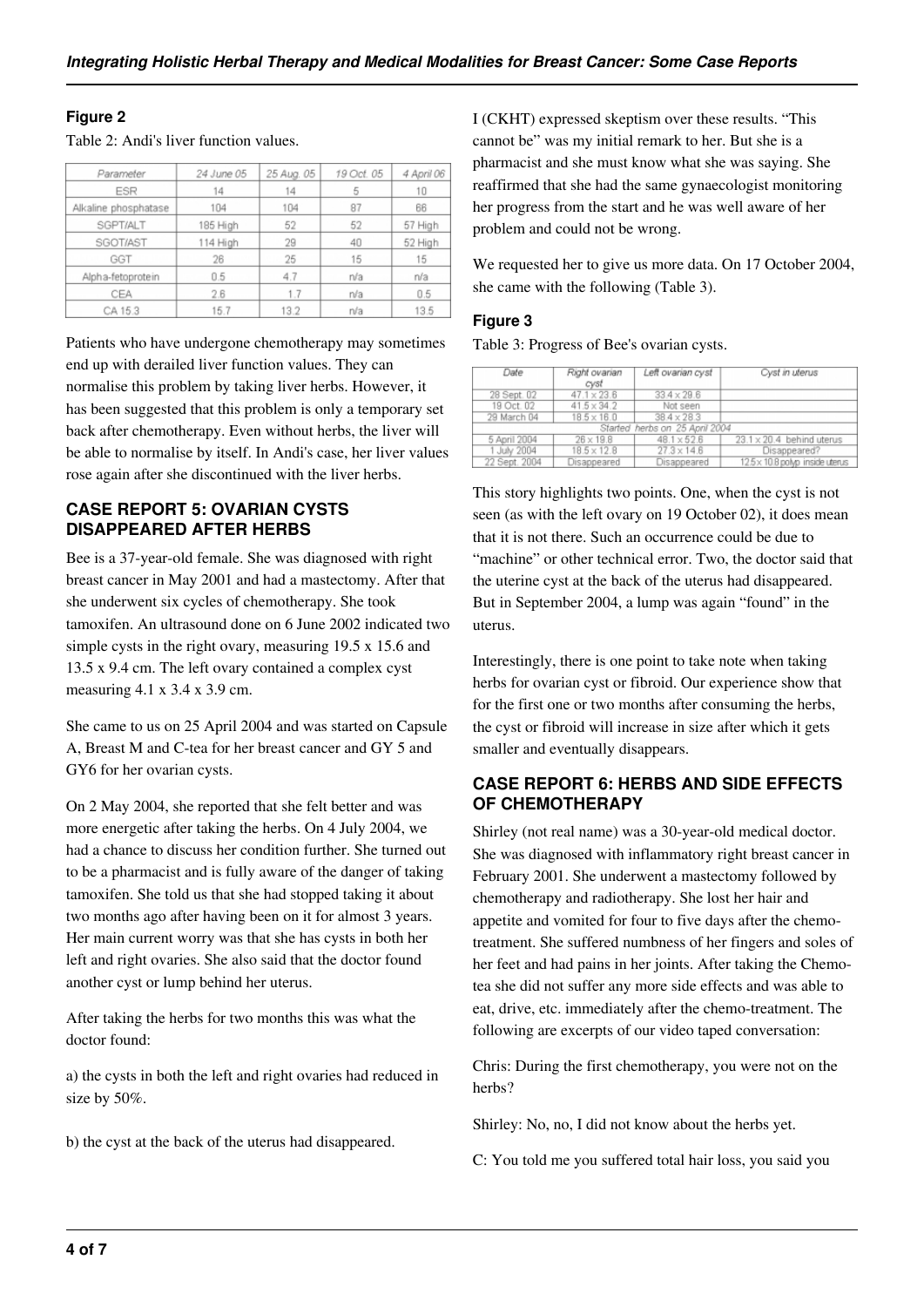vomited for 3 to 4 days, you lost your appetite and there were pains in the joints and fingers.

S Yes, then I was very weak.

C: That was the first chemo. After that you had the second chemo – what happened?

S: After that nothing, because I was already on your herbs.

C: Oh, for the second chemo you were already on the herbs?

S: Ya … (laughing and smiling). It was only after that (first chemo) that I came to see you.

C: When you were on the herbs, you went for the second chemo. Did you suffer any side effects?

S: No, no side effects.

C: Did you vomit?

S: No, I did not vomit and I could still drive by myself.

C: Ya, you can drive? Even after the chemo?

S: Yes, yes.

C: Before you took the herbs and you had chemo, could you drive?

S: No, I could drive only six days after chemo.

C: Oh, you mean for the first few days after chemo, you could not drive?

S: No, I could not drive.

C: Oh, after you took the herbs you could drive after you had chemo?

S: Yes, can drive – even immediately after chemo.

#### **CASE REPORT 7: SHE DECLINED CHEMOTHERAPY AFTER MASTECTOMY**

Lian is a 57-year-old female. Sometime in 1996, she underwent a hysterectomy. Three years later, she suffered left breast cancer. She underwent a mastectomy on 27 July 1999. It was a medullary carcinoma with no metastasis. She was asked to undergo chemotherapy but declined. She took tamoxifen. Lian came to see us on 28 November 1999 and was started on the herbs. She then decided to stop taking tamoxifen.

Lian is indeed a pleasant lady who takes the herbs diligently.

She also kept to her strict diet very well. We still remember this frail looking lady when she first came to see me. We could not imagine how she would have survived chemotherapy if she had undergone the treatment.

It has been almost seven years since Lian was diagnosed with breast cancer. She is still doing well today and has no problems whatsoever.

#### **CONCLUSION**

As of this day, there are numerous cases similar to Case Report 7, i.e., patients who declined chemotherapy and/or radiotherapy after having undergone surgery who are currently doing very well. This has led us to conclude that even without chemotherapy or/and radiotherapy, women with breast cancer do have other options that will enable them to live healthy, normal lives after mastectomy  $\binom{1}{1}$ .

In early 2006, we started to monitor breast cancer patients using thermography. Patients who opted not to undergo chemotherapy or radiotherapy have normal body temperature  $\binom{14}{14}$ . But thermograms of patients who had undergone chemotherapy or radiotherapy showed an overheated body. Imagine what it is like, if your car runs on a hot or overheated engine? What damage an overheated body does to bodily functions is for us to guess, for no such research is ever conducted on such topic. To what extent an overheated body contributes to cancer recurrence or metastasis is also a remote or unheard of question to ask.

Healing is about facts, not about ideology, theory, personal or professional bias. Let us combine the best of Western medicine and Oriental wisdom. Let us conclude this paper with a quote from Caryl Hirshberg and Marc Barasch: Some alternative forms of medicine – once seen as quack remedies, placebos or at best unproven therapies, may become tomorrow's real medicine. Today's useless herbs, may become tomorrow's miracle pharmaceuticals  $\binom{15}{15}$ .

#### **CORRESPONDENCE TO**

Chris K. H. Teo CA Care, 5 Lebuhraya Gelugor 11600 Penang, Malaysia. e-mail: chris@cacare.com, website: http://www.cacare.com

#### **References**

1. Karen Stabiner. 1997.To Dance With The Devil. Delacorte Press. New York. 2. The New Straits Times 10 August 2004. 3. Jacek Jassem. 2003. Chemotherapy of metastatic breast cancer: is more better? Breast Cancer Research and Treatment. 81: S37-S42. 4. Chantal Bernard-Marty et al. 2004.Facts and controversies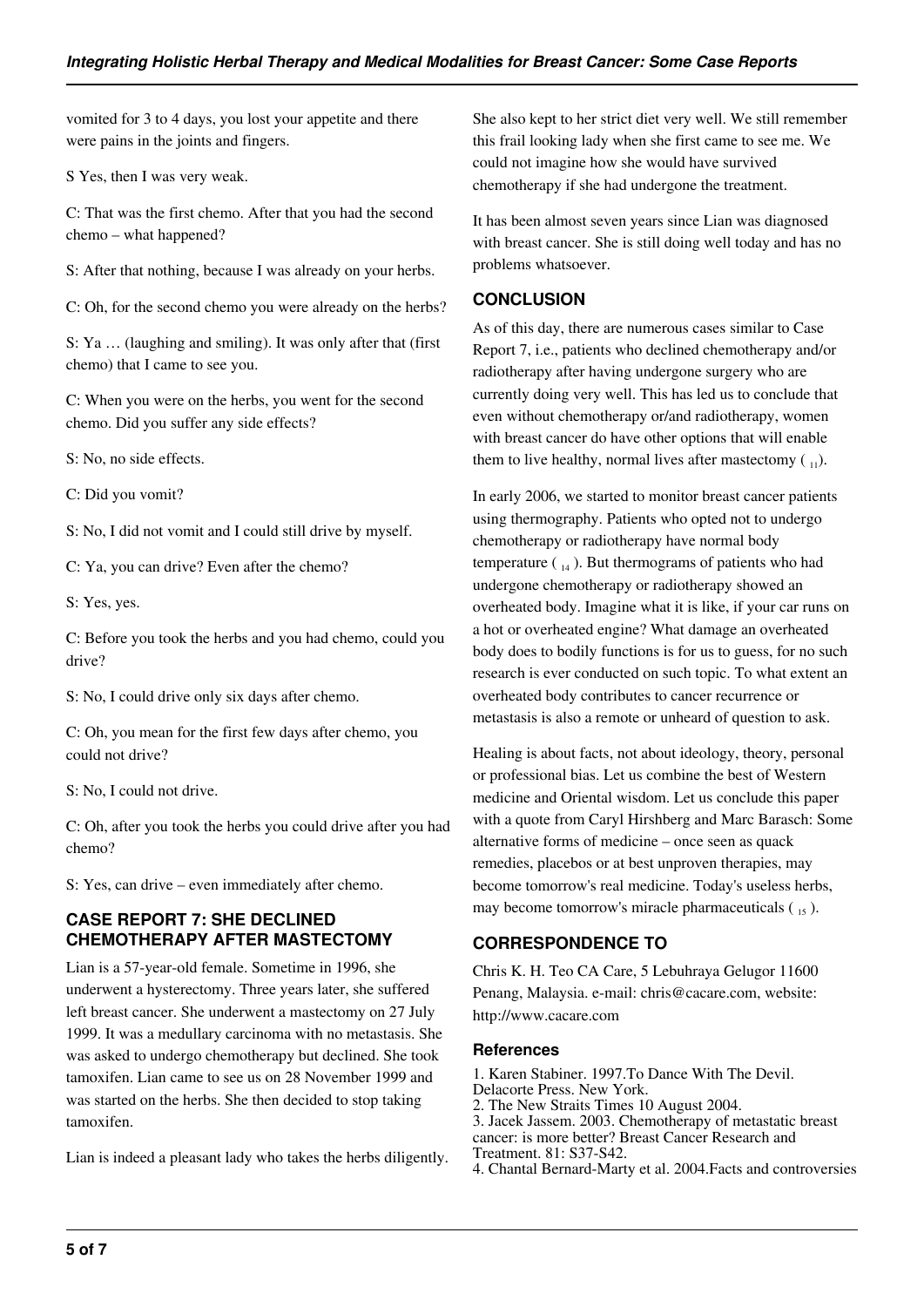in systemic treatment of metastatic breast cancer. The Oncologist. 9: 617-632.

5. Cathie Chung & Robert Carlson. 2003. Goals and objectives in the management of metastatic breast cancer. The Oncologist. 8: 514-520.

6. P.A.Greenberg et al. 1996. Long-term follow-up of patients with complete remission following combination chemotherapy for metastatic breast cancer. J. Clinical Oncol. 14: 2197-2205.

7. Graeme Morgan, Robyn Ward & Michael Baton.

2004.The contribution of cytotoxic chemotherapy to 5-year survival in adult malignancies. Clinical Oncology. 16: 549-560.

8. Eva Segelov. 2006. Editorial: The emperor's new clothes can chemotherapy survive? Australian Prescriber. 29:2-3. 9. M. Veroort et al. 2004.Trends in the usage of adjuvant systemic therapy for breast cancer in the Netherlands and its

effect on mortality. British J. Cancer. 91: 242-247. 10. Guy Faguet. 2005.The War on Cancer: An anatomy of failure, a blueprint for the future. Springer. The Netherlands. 11. Chris K. H. Teo. 2006. The Two Big Cs:

CA Care experience with cancers of the breast and lung. CA Care, Penang, Malaysia. (In press).

12. Chris K H Teo & Ch'ng Beng Im. 1999. The Cancer

Care Therapy. CA Care, Penang, Malaysia.

13. Chris K H Teo & Ch'ng Beng Im. 1993. Cancer Yet They Live. CA Care, Penang, Malaysia.

14. Chris K. H. Teo, Ch'ng Beng Im, Yeong Sek Yee, et al. 2006. Thermography and breast health: preventing cancer and monitoring effectiveness of treatment. e-Jounal

Traditional & Complementary Med Vol. 1.

15. Caryl Hirshberg and Marc Barasch. 1995. Remarkable Recovery. Riverhead Books, New York.